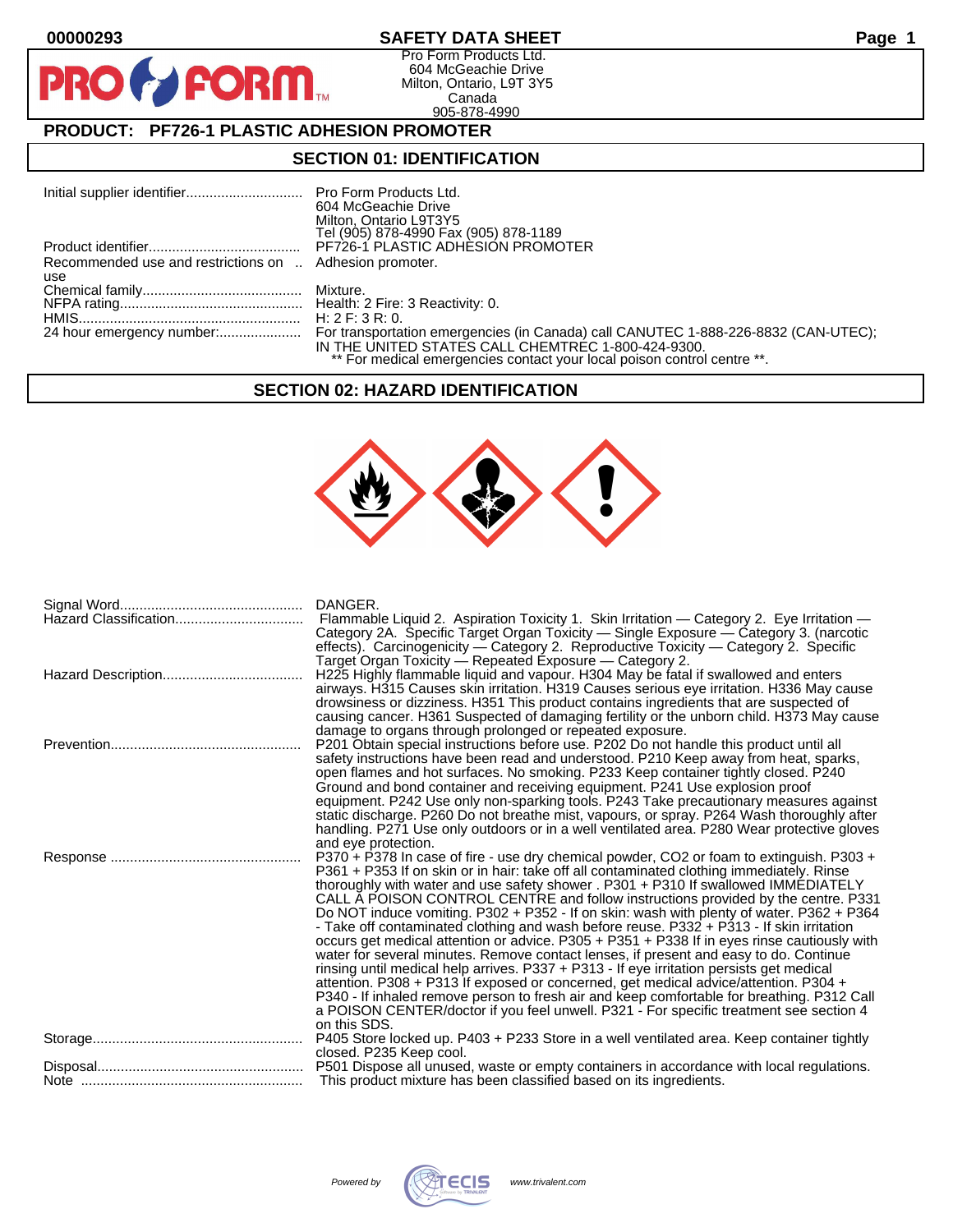# **PRODUCT: PF726-1 PLASTIC ADHESION PROMOTER**

| <b>SECTION 03: COMPOSITION / INFORMATION ON INGREDIENTS</b> |                |           |  |
|-------------------------------------------------------------|----------------|-----------|--|
| ICHEMICAL NAME AND SYNONYMS                                 | CAS#           | IWT. %    |  |
| Toluene                                                     | 108-88-3       | $15 - 40$ |  |
| Acetone                                                     | 67-64-1        | $10 - 30$ |  |
| Xylene                                                      | 1330-20-7      | $7 - 13$  |  |
| tert-Butyl acetate                                          | 540-88-5       | $7 - 13$  |  |
| Ethylbenzene                                                | $100 - 41 - 4$ | $1 - 5$   |  |

#### **SECTION 04: FIRST-AID MEASURES**

|                                                                  | In case of contact, immediately flush eyes, keeping eyelids open, with plenty of water for at                                                                                                                                                                                                        |
|------------------------------------------------------------------|------------------------------------------------------------------------------------------------------------------------------------------------------------------------------------------------------------------------------------------------------------------------------------------------------|
|                                                                  | least 15 minutes. Obtain medical attention.<br>Remove all contaminated clothing and immediately wash the exposed areas with copious<br>amounts of water for a minimum of 30 minutes or up to 60 minutes for critical body areas. If<br>irritation persists, seek medical attention.                  |
|                                                                  | If inhaled, remove to fresh air. If not breathing, give artificial respiration. If breathing is                                                                                                                                                                                                      |
|                                                                  | difficult, give oxygen, obtain medical attention.<br>If ingestion is suspected, contact physician or poison control center immediately. Do not<br>induce vomiting. If spontaneous vomiting occurs have victim lean forward with head down                                                            |
|                                                                  | to prevent aspiration of fluid into the lungs. Never give anything by mouth to an                                                                                                                                                                                                                    |
| Most important symptoms and effects,<br>whether acute or delayed | unconscious person.<br>Harmful if swallowed, in contact with skin or if inhaled. Causes skin and eye irritation.<br>Symptoms may include stinging, tearing, redness, swelling, and blurred vision. Direct<br>contact with eyes may cause temporary irritation. Vapors have a narcotic effect and may |
|                                                                  | cause headache, fatique, dizziness and nausea. This product contains ingredients that<br>may cause cancer. This product contains ingredients that are suspected of damaging<br>fertility or the unborn child.                                                                                        |
|                                                                  | Treat victims symptomatically. In the event of an incident involving this product ensure that<br>medical authorities are provided a copy of this safety data sheet.                                                                                                                                  |

### **SECTION 05: FIRE-FIGHTING MEASURES**

Suitable and unsuitable extinguishing ..... "Alcohol" foam, CO2, dry chemical. Do not use water in a jet. media

hazardous product, such as the nature of compounds. any hazardous combustion products<br>Special protective equipment and ............

Specific hazards arising from the ............. Oxides of carbon (CO, CO2). Oxides of nitrogen. Hydrocarbons and traces of chlorine

Firefighter should be equipped with self-contained breathing apparatus and full protective precautions for fire-fighters clothing to protect against potentially toxic and irritating fumes. Solvent vapours may be heavier than air and may build up and travel along the ground to an ignition source, which may result in a flash back to the source of the vapours. Cool fire-exposed containers with cold water spray. Heat will cause pressure buildup and may cause explosive rupture.

### **SECTION 06: ACCIDENTAL RELEASE MEASURES**

 Leak/spill.................................................. Keep away from heat, sparks and flames. Ventilate. Eliminate all sources of ignition. Avoid all personal contact. Contain the spill. Evacuate all non-essential personnel. Prevent runoff into drains, sewers, and other waterways. Absorb with an inert dry material and place in an appropriate waste container. Spilled material and water rinses are classified as chemical waste, and must be disposed of in accordance with current local, provincial, state, and federal regulations.

### **SECTION 07: HANDLING AND STORAGE**

| Precautions for safe handling              | Keep away from heat, sparks, and open flame. Always adopt precautionary measures<br>against build-up of static which may arise from appliances, handling and the containers in<br>which product is packed. Ground handling equipment. Avoid breathing vapours or mist.<br>Avoid all skin contact and ventilate adequately, otherwise wear an appropriate breathing<br>apparatus. Handle and open container with care. Employees should wash hands and face<br>before eating or drinking. |
|--------------------------------------------|------------------------------------------------------------------------------------------------------------------------------------------------------------------------------------------------------------------------------------------------------------------------------------------------------------------------------------------------------------------------------------------------------------------------------------------------------------------------------------------|
| Conditions for safe storage, including any | Keep away from heat, sparks, and open flames. Keep container closed when not in use.                                                                                                                                                                                                                                                                                                                                                                                                     |
| incompatibilities                          | Store away from oxidizing and reducing materials. Store away from sunlight.                                                                                                                                                                                                                                                                                                                                                                                                              |

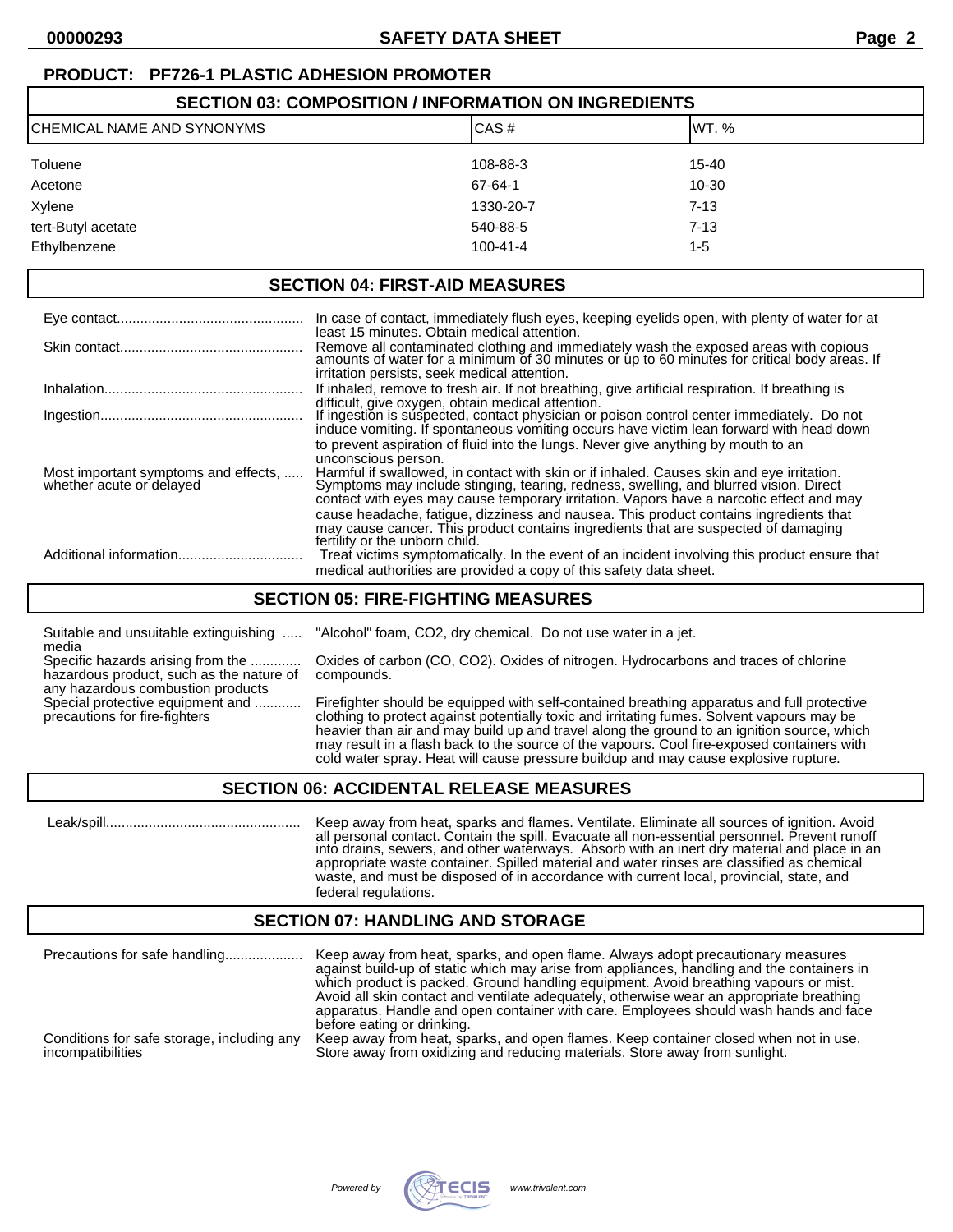## **PRODUCT: PF726-1 PLASTIC ADHESION PROMOTER**

## **SECTION 08: EXPOSURE CONTROLS / PERSONAL PROTECTION**

| INGREDIENTS                                                       | TWA                | <b>ACGIH TLV</b><br><b>STEL</b>                                                                                                                                                                                                                                       | IPEL        | <b>OSHA PEL</b><br><b>STEL</b>                                                                                                                                                                                                                                                                                                                                                                                                                                                                                                                         | <b>NIOSH</b><br><b>REL</b> |
|-------------------------------------------------------------------|--------------------|-----------------------------------------------------------------------------------------------------------------------------------------------------------------------------------------------------------------------------------------------------------------------|-------------|--------------------------------------------------------------------------------------------------------------------------------------------------------------------------------------------------------------------------------------------------------------------------------------------------------------------------------------------------------------------------------------------------------------------------------------------------------------------------------------------------------------------------------------------------------|----------------------------|
| Toluene                                                           | 20 ppm             | Not established                                                                                                                                                                                                                                                       | 200 ppm     | 500 ppm 10 minutes                                                                                                                                                                                                                                                                                                                                                                                                                                                                                                                                     | 100 ppm / STEL 150<br>ppm  |
|                                                                   | CA ON: TWA: 20 ppm |                                                                                                                                                                                                                                                                       |             |                                                                                                                                                                                                                                                                                                                                                                                                                                                                                                                                                        |                            |
| Acetone                                                           | 250 ppm TLV        | 500 ppm                                                                                                                                                                                                                                                               | $1,000$ ppm | Not established                                                                                                                                                                                                                                                                                                                                                                                                                                                                                                                                        | $250$ ppm                  |
|                                                                   |                    | CA ON: 500ppm (TWA); 750ppm (STEL)                                                                                                                                                                                                                                    |             |                                                                                                                                                                                                                                                                                                                                                                                                                                                                                                                                                        |                            |
| Xylene                                                            | 50 ppm             | 150 ppm                                                                                                                                                                                                                                                               | 100 ppm TWA | Not established                                                                                                                                                                                                                                                                                                                                                                                                                                                                                                                                        | Not established            |
|                                                                   |                    | CA ON: 100ppm (TWA); 150ppm (STEL)                                                                                                                                                                                                                                    |             |                                                                                                                                                                                                                                                                                                                                                                                                                                                                                                                                                        |                            |
| tert-Butyl acetate                                                | $200$ ppm          | Not established                                                                                                                                                                                                                                                       | $200$ ppm   | Not established                                                                                                                                                                                                                                                                                                                                                                                                                                                                                                                                        | $200$ ppm                  |
|                                                                   |                    | CA ON: 50ppm (TWA), 150ppm (STEL)                                                                                                                                                                                                                                     |             |                                                                                                                                                                                                                                                                                                                                                                                                                                                                                                                                                        |                            |
| Ethylbenzene                                                      | $100$ ppm          | $125$ ppm                                                                                                                                                                                                                                                             | $100$ ppm   | Not established                                                                                                                                                                                                                                                                                                                                                                                                                                                                                                                                        | 100 ppm / STEL 125<br>ppm  |
|                                                                   | CA ON: 20ppm (TWA) |                                                                                                                                                                                                                                                                       |             |                                                                                                                                                                                                                                                                                                                                                                                                                                                                                                                                                        |                            |
| Personal Protective Equipment<br>Appropriate engineering controls |                    | when contaminant levels exceed the recommended exposure limits.<br>Liquid chemical goggles.<br>Chemical resistant gloves.<br>Wear adequate protective clothes.<br>Safety boots per local regulations.<br>Emergency showers and eye wash stations should be available. |             | Local exhaust ventilation is recommended. Wear an appropriate, properly fitted respirator<br>Provide natural or mechanical ventilation to control exposure levels below airborne<br>exposure limits. Local mechanical exhaust ventilation should be used at sources of air<br>contamination, such as open process equipment, or during purging operations, to capture<br>gases and fumes that may be emitted. Standard reference sources regarding industrial<br>ventilation (ie. ACGIH industrial ventilation) should be consulted for guidance about |                            |

# **SECTION 09: PHYSICAL AND CHEMICAL PROPERTIES**

adequate ventilation.

| Appearance/Physical state                      | Liquid.                                           |
|------------------------------------------------|---------------------------------------------------|
|                                                | Amber.                                            |
|                                                | Solvent odour.                                    |
| Odour threshold (ppm)                          | Not available.                                    |
| Vapour pressure (mm Hg)                        | Not available.                                    |
|                                                | $>1$ .                                            |
|                                                | Not applicable.                                   |
| Relative Density (Specific Gravity)            | $0.884 - 7.38$ lbs/USG.                           |
| Melting / Freezing point (deg C)               | Not available.                                    |
|                                                | Partially in water.                               |
| Initial boiling point / boiling range (deg C). | $56^{\circ}$ C (133 F).                           |
|                                                | Greater than n-butyl acetate.                     |
| Flash point (deg C), method                    | -18°C. (estimate; lowest flash point ingredient). |
| Auto ignition temperature (deg C)              | $465^{\circ}$ C (869 $^{\circ}$ F).               |
| Upper flammable limit (% vol)                  | 12.6.                                             |
| Lower flammable limit (% vol)                  | 1.2.                                              |
| Partition coefficient — n-octanol/water        | None.                                             |
| Decomposition temperature                      | Not available.                                    |
|                                                | 95.22.                                            |
|                                                | 3.69 lbs/USG; 442.16 g/L.                         |
|                                                | 13 seconds Zahn #2.                               |

# **SECTION 10: STABILITY AND REACTIVITY**

|                                                                                                            | Stable at normal temperatures and pressures.<br>Avoid heat, sparks and flames. Explosive reactions can occur in the presence of strong<br>oxidizing agents. |
|------------------------------------------------------------------------------------------------------------|-------------------------------------------------------------------------------------------------------------------------------------------------------------|
| Possibility of hazardous reactions                                                                         | Hazardous polymerization will not occur.<br>Keep away from heat. Incompatible with strong oxidizers.                                                        |
| Conditions to avoid, including static<br>discharge, shock or vibration<br>Hazardous decomposition products | By fire: Oxides of carbon (CO,CO2). Oxides of nitrogen. Compounds of chlorine. Dense                                                                        |
|                                                                                                            | black smoke.                                                                                                                                                |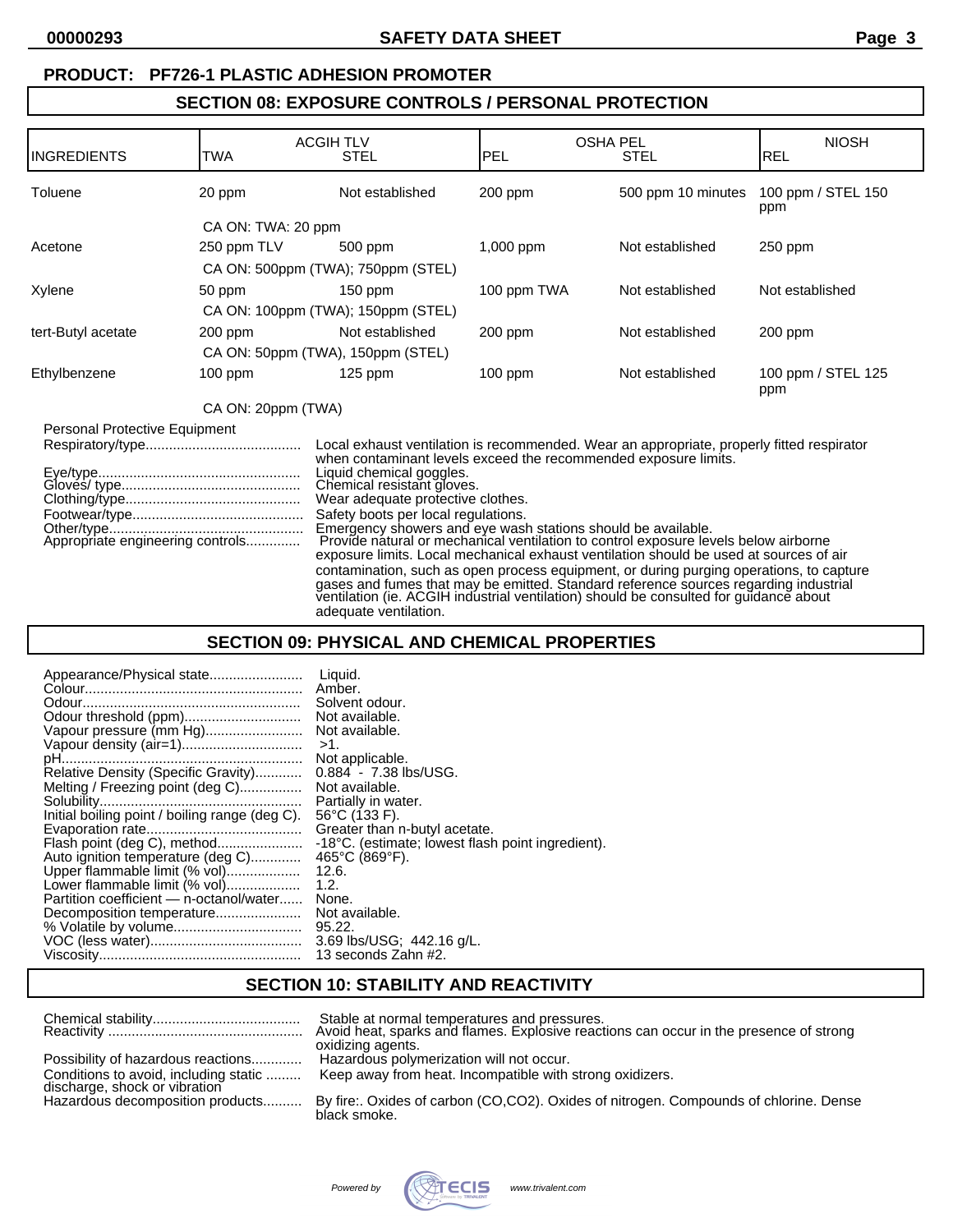## **PRODUCT: PF726-1 PLASTIC ADHESION PROMOTER**

## **SECTION 11: TOXICOLOGICAL INFORMATION**

| <b>INGREDIENTS</b>             |                                                                                                                                                                                                                                                                                                                                                                                                                                                                                                                                                         | <b>LC50</b>                                                                                                                                                                                                                                                              | LD50                                                      |
|--------------------------------|---------------------------------------------------------------------------------------------------------------------------------------------------------------------------------------------------------------------------------------------------------------------------------------------------------------------------------------------------------------------------------------------------------------------------------------------------------------------------------------------------------------------------------------------------------|--------------------------------------------------------------------------------------------------------------------------------------------------------------------------------------------------------------------------------------------------------------------------|-----------------------------------------------------------|
| Toluene                        |                                                                                                                                                                                                                                                                                                                                                                                                                                                                                                                                                         | 8000ppm rat inhalation<br>400ppm mouse inhalation 24hr                                                                                                                                                                                                                   | 5,000 mg/kg rat oral;<br>12,124 mg/kg rabbit dermal       |
| Acetone                        |                                                                                                                                                                                                                                                                                                                                                                                                                                                                                                                                                         | 50,100 mg/m3 8 hours, rat                                                                                                                                                                                                                                                | 5,800 mg/kg (rat oral)                                    |
| Xylene                         |                                                                                                                                                                                                                                                                                                                                                                                                                                                                                                                                                         | 6350 ppm 4 hours rat                                                                                                                                                                                                                                                     | >3523 mg/kg rat oral                                      |
| tert-Butyl acetate             |                                                                                                                                                                                                                                                                                                                                                                                                                                                                                                                                                         | $>2,230$ mg/m3 4 hours rat                                                                                                                                                                                                                                               | 4,100 mg/kg (rat, oral);<br>>2,000 mg/kg (rabbit, dermal) |
| Ethylbenzene                   |                                                                                                                                                                                                                                                                                                                                                                                                                                                                                                                                                         | No data                                                                                                                                                                                                                                                                  | 3,500 mg/kg rat oral<br>17,800 mg/kg rabbit dermal        |
| Effects of acute exposure      | Eye contact. Skin contact. Inhalation.                                                                                                                                                                                                                                                                                                                                                                                                                                                                                                                  | The aromatic hydrocarbon solvents in this product can be irritating to the eyes, nose and<br>throat. In high concentration, they may cause central nervous system depression and<br>narcosis characterized by nausea, lightheadedness and dizziness from overexposure by |                                                           |
| Effects of chronic exposure    | inhalation. May be harmful if absorbed through the skin. Contact with eyes may cause<br>irritation. Causes skin irritation. Causes respiratory tract irritation.<br>Breathing high concentrations of vapour may cause anesthetic effects and serious health<br>effects. Intentional misuse by deliberately concentrating and inhaling this product may be<br>harmful or fatal. May cause damage to the central nervous system, respiratory system,                                                                                                      |                                                                                                                                                                                                                                                                          |                                                           |
|                                |                                                                                                                                                                                                                                                                                                                                                                                                                                                                                                                                                         | lungs, eyes, skin, gastrointestinal tract, liver, spleen and kidneys.<br>Ethylbenzene is known to the state of California to cause cancer and developmental effects                                                                                                      |                                                           |
|                                | and is listed by IARC as a Group 2B Carcinogen.<br>High level exposure to Xylene in some animal studies have been reported to cause health<br>effects on the developing embryo/fetus. The relevance of this to humans is not known.<br>Toluene is fetotoxic in rats and mice at maternally toxic levels. Prolonged and repeated<br>exposure of pregnant animals (>1500 ppm) to Toluene have been reported to cause<br>adverse fetal developmental effects. Toluene is known by the State of California to cause<br>adverse fetal developmental effects. |                                                                                                                                                                                                                                                                          |                                                           |
| Specific Target Organ Toxicity | inhaling this product may be harmful or fatal.                                                                                                                                                                                                                                                                                                                                                                                                                                                                                                          | Causes damage to organs. Breathing high concentrations of vapour may cause anesthetic<br>effects and serious health effects. Intentional misuse by deliberately concentrating and                                                                                        |                                                           |

### **SECTION 12: ECOLOGICAL INFORMATION**

| Do not allow to enter waters, waste water or soil. |
|----------------------------------------------------|
|                                                    |

### **SECTION 13: DISPOSAL CONSIDERATIONS**

|                                        | Information on safe handling for disposal. Empty containers must be handled with care due to product residue. Dispose of waste in |
|----------------------------------------|-----------------------------------------------------------------------------------------------------------------------------------|
| and methods of disposal, including any | accordance with all applicable Federal, Provincial/State and local regulations.                                                   |
| contaminated packaging                 |                                                                                                                                   |

## **SECTION 14: TRANSPORT INFORMATION**

|                              | UN1993 - FLAMMABLE LIQUID, N.O.S. (Acetone) - Class 3 - Packing Group II - This<br>product meets the Limited Quantity exemption when packaged in containers less than 1<br>Litre.                                                          |
|------------------------------|--------------------------------------------------------------------------------------------------------------------------------------------------------------------------------------------------------------------------------------------|
| DOT Classification (Road)    | UN1993 - FLAMMABLE LIQUID, N.O.S. (Acetone) - Class 3 - Packing Group II - This product meets the Limited Quantity exemption when packaged in containers less than 1<br>Litre.                                                             |
|                              | UN1993 - FLAMMABLE LIQUID, N.O.S. (Acetone) - Class 3 - Packing Group II.<br>Limited                                                                                                                                                       |
| IMDG Classification (Marine) | Quantity. Do not ship by air without checking appropriate IATA regulations.<br>UN1993 - FLAMMABLE LIQUID, NOS (Acetone) - Class 3 - Packing Group II - FE-SD.<br>Limited Quantity. Check IMDG regulations for limited quantity exemptions. |
|                              | No.                                                                                                                                                                                                                                        |
|                              | In accordance with Part 2.2.1 of the Transportation of Dangerous Goods Regulations (July                                                                                                                                                   |
|                              | 2, 2014) - we certify that classification of this product is correct                                                                                                                                                                       |

### **SECTION 15: REGULATORY INFORMATION**

| <b>OSHA</b>           | This product is considered hazardous under the OSHA Hazard Communication Standard. |
|-----------------------|------------------------------------------------------------------------------------|
| <b>SARA Title III</b> |                                                                                    |